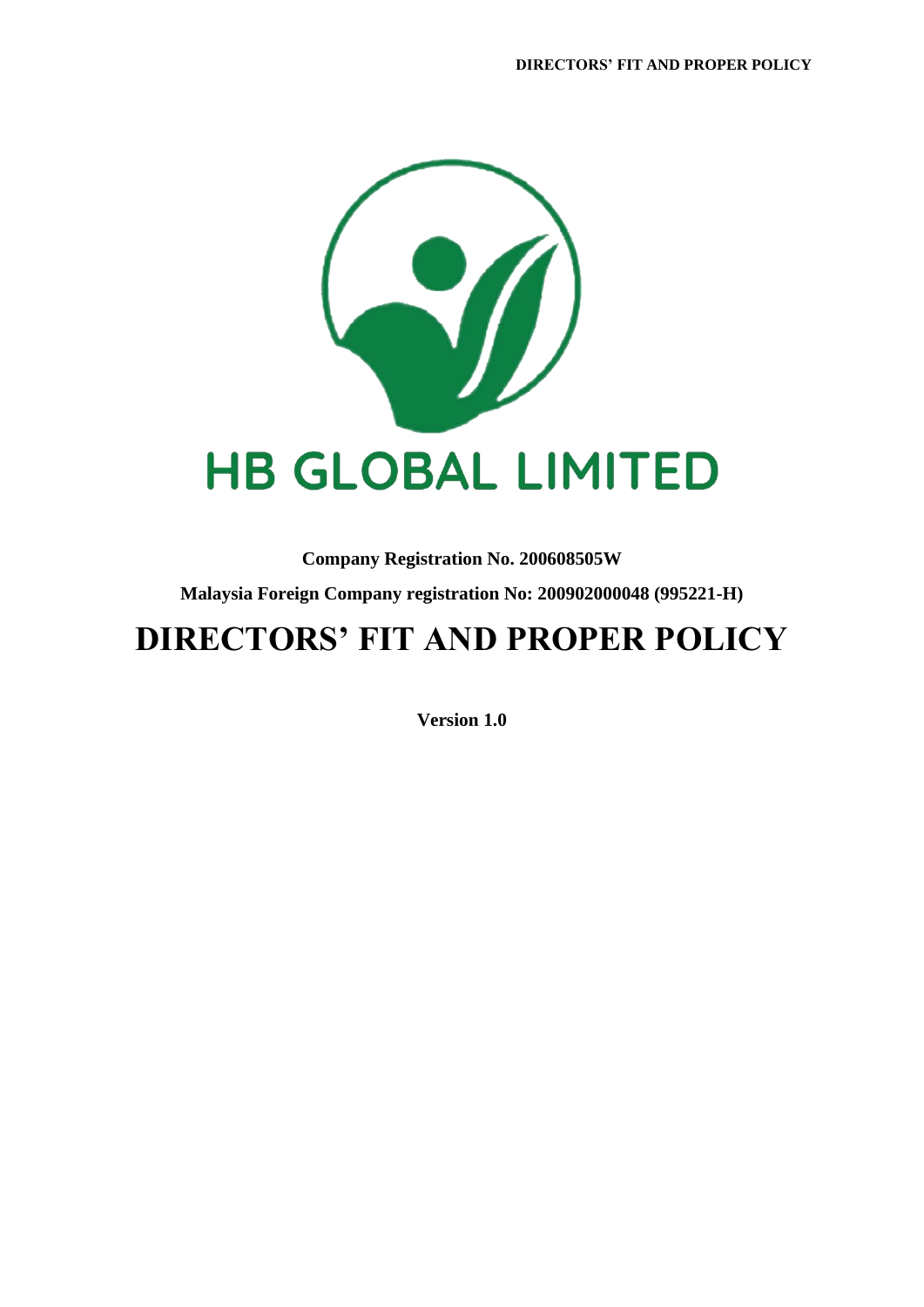### **Contents**

| 2.               |                                                          |  |
|------------------|----------------------------------------------------------|--|
| 3.               |                                                          |  |
| $\overline{4}$ . |                                                          |  |
| 5.               |                                                          |  |
| 6.               | NON DISCLOSURE OF SENSITIVE AND CONFIDENTIAL INFORMATION |  |
| 7.               |                                                          |  |
|                  |                                                          |  |
|                  |                                                          |  |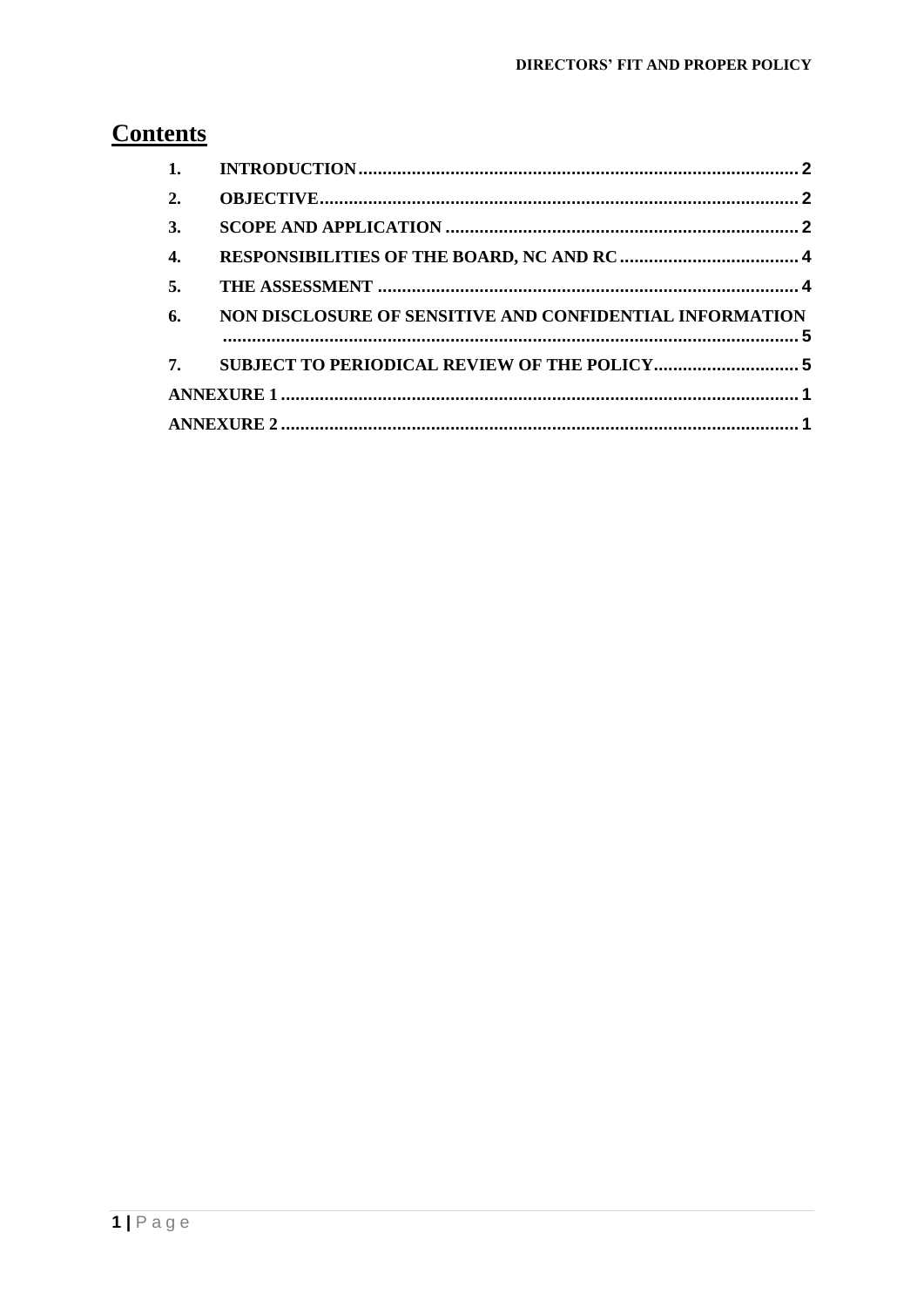#### **DIRECTORS' FIT AND PROPER POLICY**

#### <span id="page-2-0"></span>**1. INTRODUCTION**

**HB Global Limited** has adopted the Director's Fit and Proper Policy ("Policy") to ensure a formal, rigorous and transparent process for the appointment and re-election of directors and senior management of the Company and its subsidiaries.

In formulating this policy, the Company is obliged to comply with the requirements contained in the **Main Market Listing Requirements ("MMLR")** of Bursa Malaysia Securities Berhad ("BURSA Securities") and other applicable rules and regulations at the prevailing country to ensure compliance with obligations imposed.

#### <span id="page-2-1"></span>**2. OBJECTIVE**

This Policy aims to guide the Company's Board of Nomination Committee ("NC"), Remuneration Committee ("RC") and Board of Directors (the "Board") in their review and assessment for candidates who are to be appointed onto the Board as well as directors who are seeking for re-election in complying with new **Rule 15.01A of MMLR**.

The Policy is to ensure that Directors must possess the character, integrity, relevant range of skills, knowledge, experience, competence and time commitment to carry out their roles and responsibilities effectively in the best interest of the Company and its stakeholders. The fit and proper criteria will be applicable at the time of appointment as a Director and on a continuing basis as all Directors of **HB Global Limited** and or its subsidiaries are expected to conduct themselves with highest integrity and professionalism as well as to comply with all relevant legal and regulatory obligations.

#### <span id="page-2-2"></span>**3. SCOPE AND APPLICATION**

The considerations underpinning of "fit and proper" criteria of Directors include but not limited to the following:

#### 3.1. Character and Integrity

3.1.1 Probity

- − compliant with legal obligations, regulatory requirements and professional standards.
- − have not been obstructive, misleading or untruthful in dealings with regulatory bodies or a court.
- − have not been reprimanded or disqualified or removed by a professional or regulatory body in relation to matters in respect to the person's honesty, integrity or business conduct.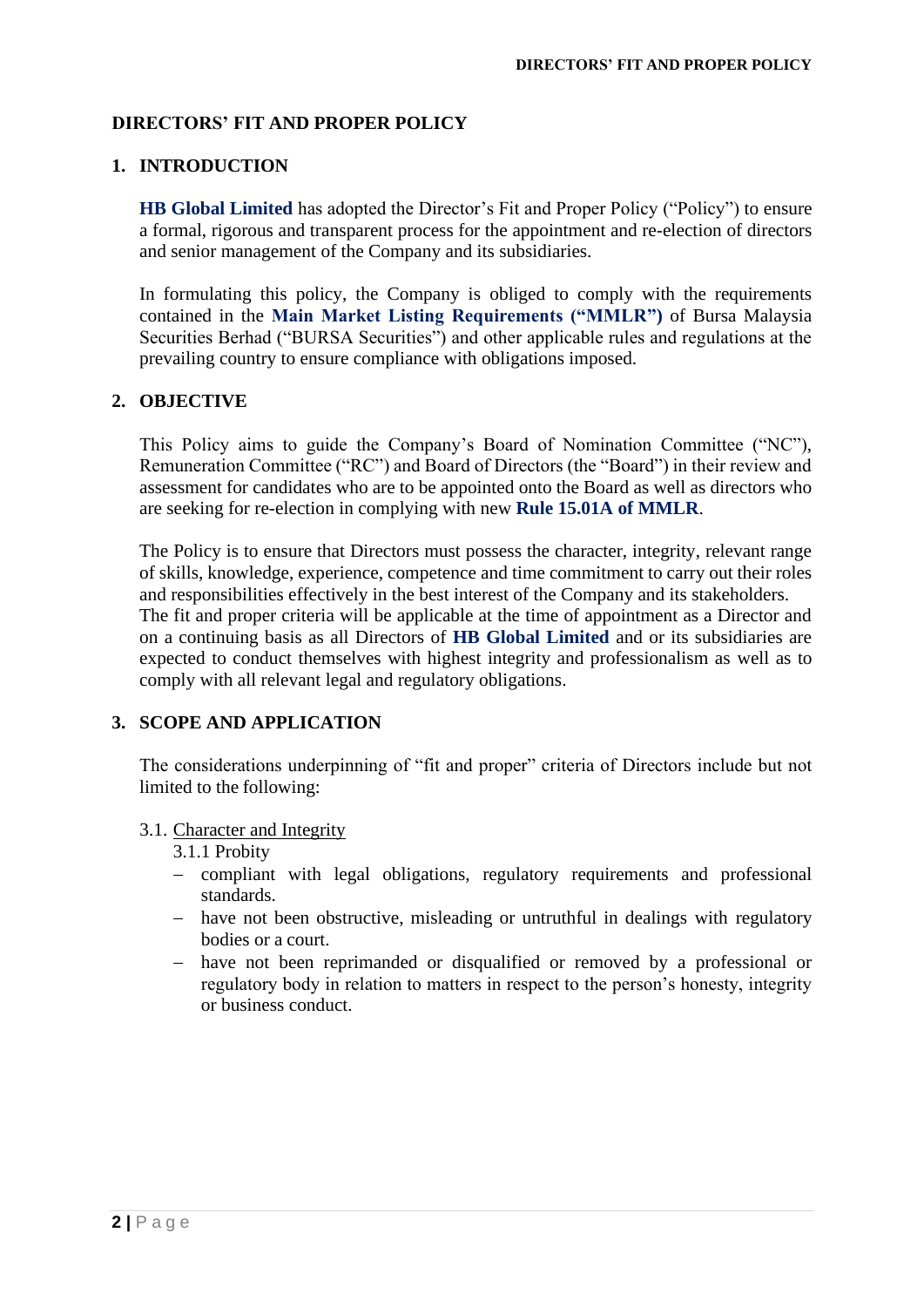#### 3.1.2 Personal integrity

- have not perpetrated or participated in any business practices which are deceitful, oppressive, improper (whether unlawful or not), or which otherwise reflect discredit on his professional conduct.
- − service contract (i.e. in the capacity of management or Director) had not been terminated in the past due to concerns on personal integrity.
- − have no concurrent responsibilities or interest which would contribute to a conflict of interest situation or otherwise impair the ability to discharge duties and responsibilities as Director of the Company and/or its subsidiaries.
- − have not abused other positions (i.e. political appointment) to facilitate government relations for the company in a manner that contravenes the principles of good governance.
- 3.1.3 Financial integrity (soundness and solvency)
- manages personal debts or financial affairs satisfactorily.
- − demonstrates ability to fulfil personal financial obligations as and when they fall due.
- − have not been subjected to a judgment debt with is unsatisfied either in whole or in part whether in Malaysia or elsewhere.
- 3.1.4 Good Reputation
- − are of good reputation in the financial and business community.
- − have not been the subject of civil or criminal proceedings or enforcement action, in managing or governing an entity for the past 10 years.
- − have not been reprimanded by the Securities Commission Malaysia, Bursa Malaysia Securities Berhad, Suruhanjaya Syarikat Malaysia, Bank Negara Malaysia or any other regulatory authorities both local or aboard.
- − have not been substantially involved in the management of a business or company which has failed, where that failure has been occasioned in part by deficiencies in that management.

#### 3.2 Experience, competence and capability

#### 3.2.1 Qualifications, training and skills

- − possesses education qualification that is relevant to the skill set that the Director is earmarked to bring to bear onto the boardroom (i.e. a match to the board skill set matrix).
- − have a considerable understanding on the business and workings of a corporation.
- − have adequate and board knowledge including the United Nations Sustainable Development Goals on sustainability as well as Environment, Social & Governance (ESG) issues.
- − possesses general management skills as well as understanding of corporate governance best practices.
- − Financial literacy especially able to read and understand financial statements.
- − possesses leadership capabilities and a high level of emotional intelligence
- − keep knowledge current based on continuous professional development.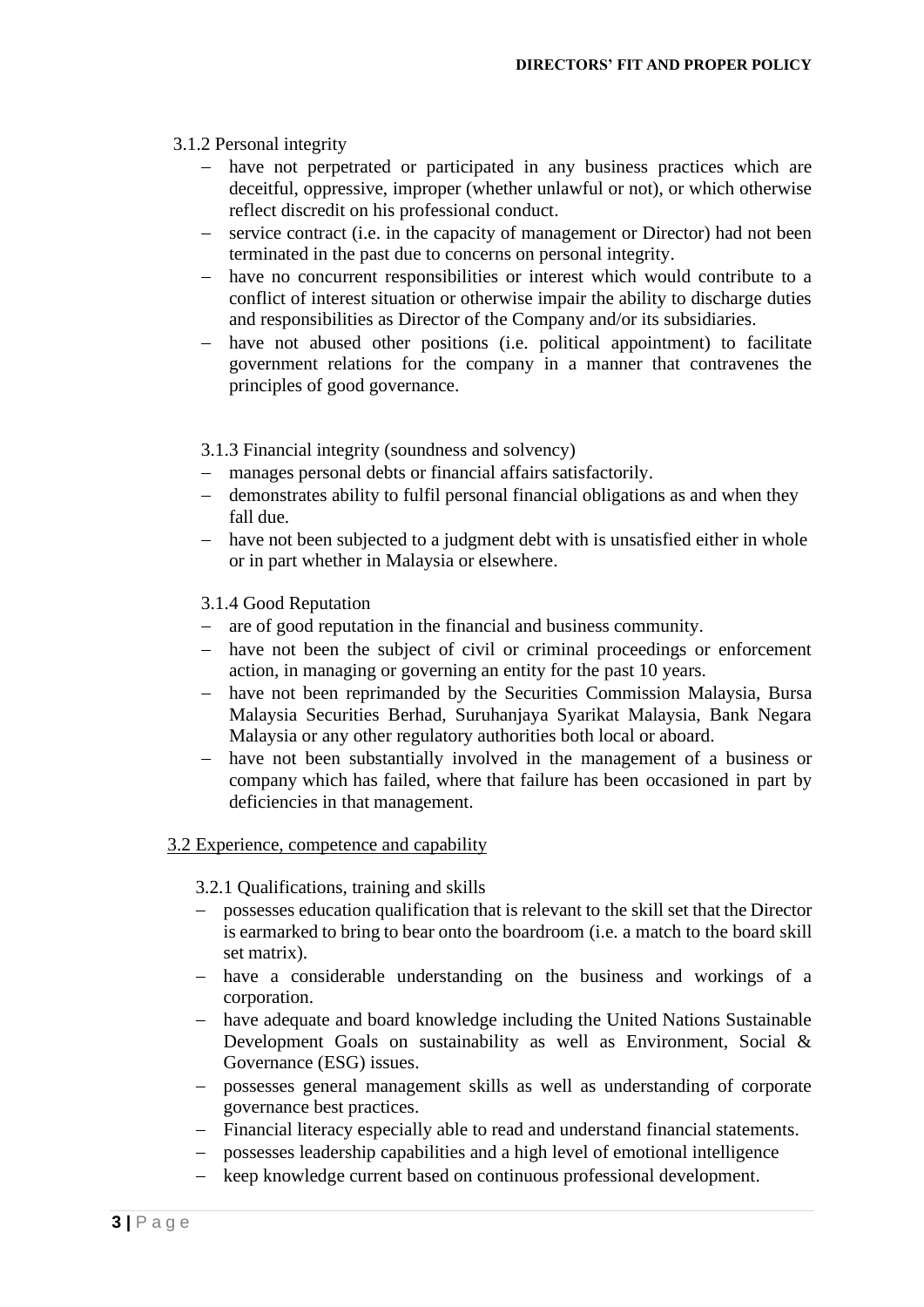- 3.2.2 Relevant experience and expertise
- − possesses relevant experience and expertise with due consideration given to past length of service, nature and size of business, responsibilities held, number of subordinates as well as reporting lines and delegated authorities.
- 3.2.3 Relevant past performance or track record
- had a career of occupying a high-level position in a comparable organisation, and was accountable for driving or leading the organisation's governance, business performance or operations.
- − possesses commendable past performance record as gathered from the results of the board effectiveness evaluation.

#### 3.3 Time and commitment

- 3.3.1 Ability to discharge role having regard to other commitments
- − able to devote time as a board member, having factored other outside obligations including concurrent board positions held by the Director across listed issuers and non-listed entities (including not-for-profit organisations).

3.3.2 Participation and contribution in the board or track record

- − demonstrates willingness to participate actively in board activities.
- − demonstrates willingness to devote time and effort to understand the businesses and exemplifies readiness to participate in the events outside the boardroom.
- − manifests passion in the vocation of a Director.
- − exhibits ability to articulate views independently, objectively and constructively.
- − exhibits open mindedness to the views of others and ability to make considered judgment after hearing the views of others.

#### <span id="page-4-0"></span>**4. RESPONSIBILITIES OF THE BOARD, NC AND RC**

4.1 The Board, NC and RC shall be directly responsible for conducting assessments on the fitness and propriety of directors and making decisions on their appointments.

4.2 Based on the high-level and baseline considerations outlined in Clause 3 above, the Board, and NC and RC may discuss and determine prescriptions and specifications based on its specific circumstances, needs and requirements. Such as specification on the minimum years of experience needed that, a candidate must have at a senior level as a director, C-suite member, head of department to be considered for an appointment to the Board. These considerations should be periodically assessed and reviewed by the Board, NC and RC to ensure their relevance and alignment with the organisation needs and structure.

#### <span id="page-4-1"></span>**5. THE ASSESSMENT**

5.1 The fit and proper assessments on each director within the scope of this Policy shall be conducted by the Company both prior to initial appointments and at regular intervals of at least annually or whenever the Company becomes aware of information that may materially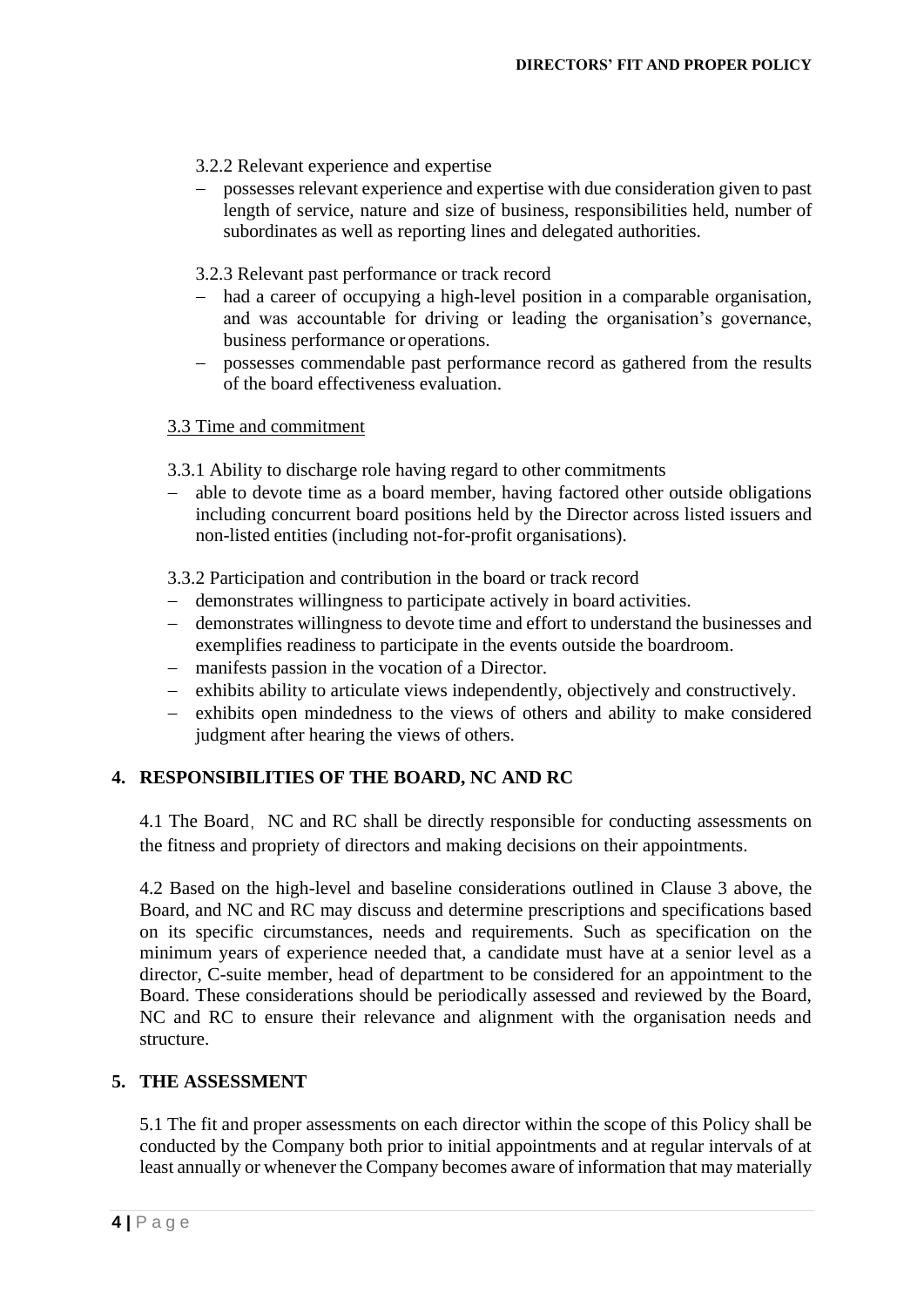compromise a director's fitness and propriety.

5.2 The NRC will assess each person for a new appointment or re-appointment ofDirectors based on the criteria set under Clause 3 before recommending to the Board for approval. The Board Evaluation Form is set out in **Annexure 1** (The questionnaires are based on the Corporate Governance Guide 4th Edition).

5.3 For re-appointment of Directors, the Directors will be evaluated based on the Board Evaluation Form. The NC has the power not to recommend to the Board the re-appointment of retiring Directors who do not meet the policy requirement.

5.4 For the appointment of new Director, the person required to complete the Candidate for Directorship Profile. The candidates will also be required to completed a self-declaration of fit and proper form and authorised the Company to perform background check, if necessary, which may cover previous employment verification, professional reference checks, education confirmation and /or criminal record and credit checks. Such Prospective Directors Information as set out in **Annexure 2**.

#### <span id="page-5-0"></span>**6. NON DISCLOSURE OF SENSITIVE AND CONFIDENTIAL INFORMATION**

6.1 Whilst the Company should disclose the customised considerations and expectation in this policy, The Company will not disclose any sensitive and confidential information.

6.2 The information gathered from results of the assessments are part of the Company's internal documents and shall not be disclosed or provided to any other party.

#### <span id="page-5-1"></span>**7. SUBJECT TO PERIODICAL REVIEW OF THE POLICY**

7.1 The NC and/or RC shall recommend any change to the Policy as the NC and/or RC deems appropriate to the Board for approval. The terms of the Policy shall be assessed, reviewed and updated where necessary i.e. when there are changes to the Malaysian Code on Corporate Governance, Listing Requirements of Bursa Malaysia Securities Berhad and/or any other regulatory requirements, applicable law enforced at the time being.

7.2 The changes to the terms of the Policy shall be subject to the approval of the Board.

The Directors' Fit and Proper Policy has been adopted by the Board on 21 June 2022.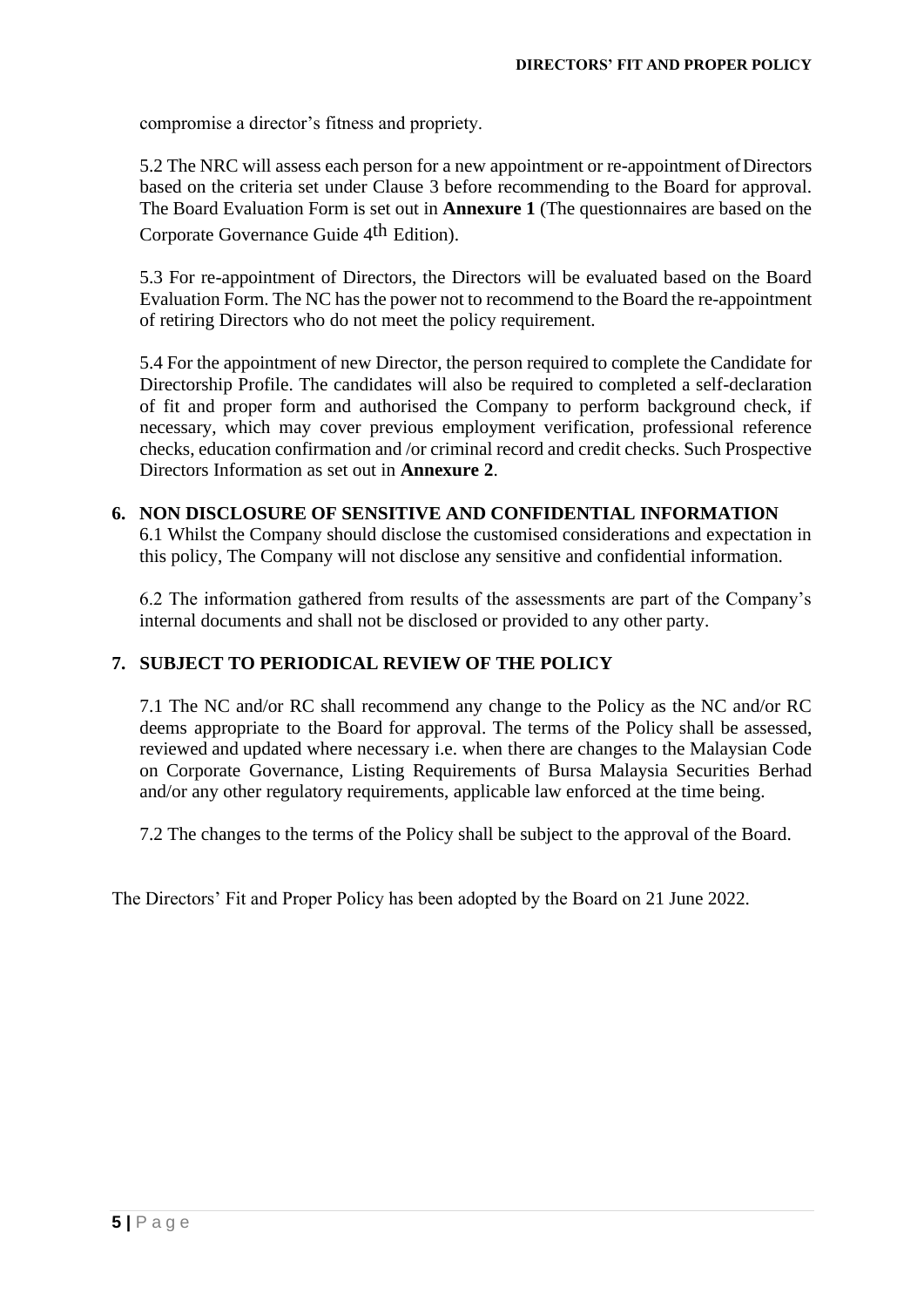<span id="page-6-0"></span>**ANNEXURE 1**

# **Directors' Evaluation Form**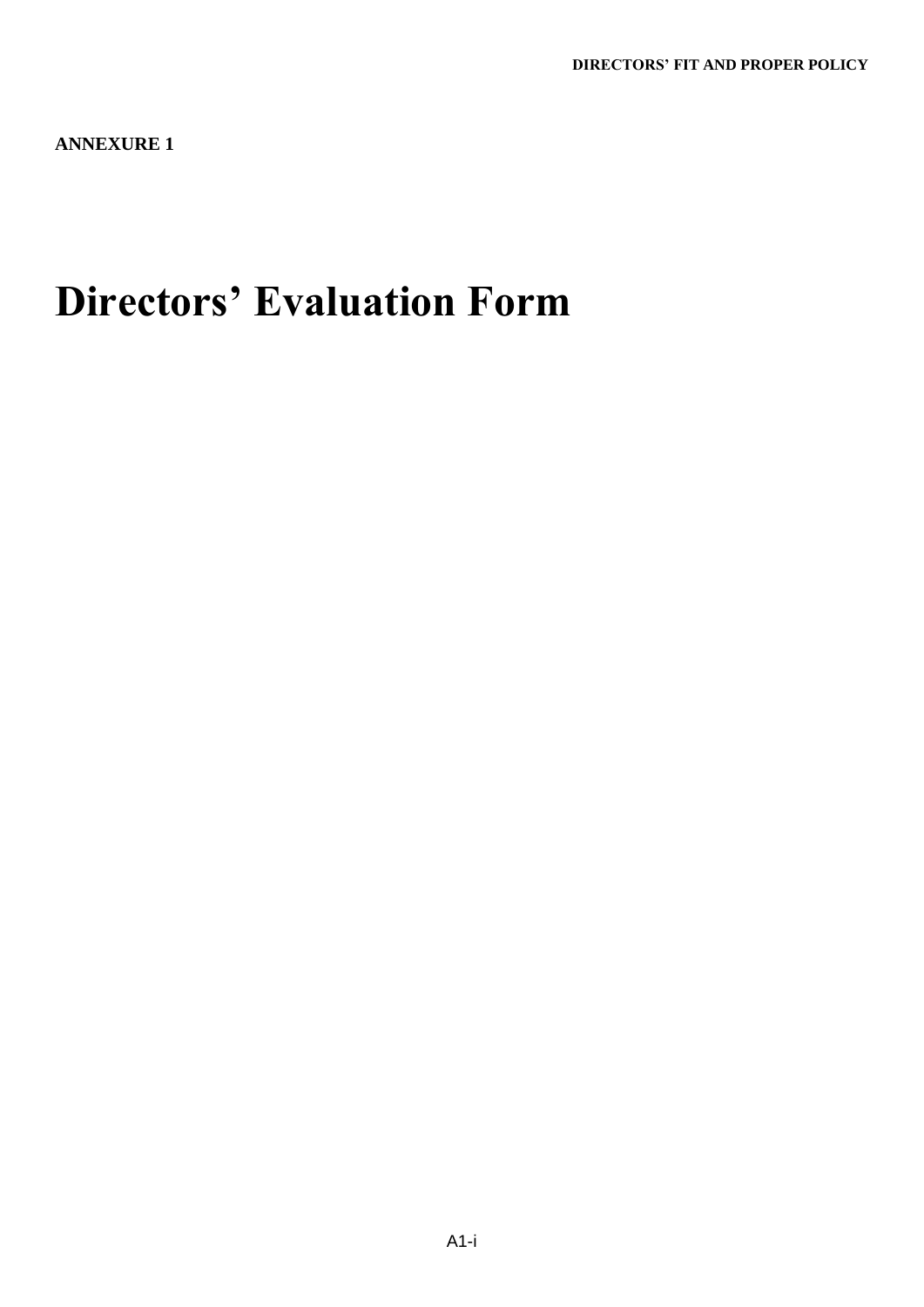The Evaluation Form provides ratings from one (1) to four (4), or 'yes' and 'no', with the indicators illustrated below, to be responded in relation to the nature of the questions:

| $4\square$    | 3 <sup>1</sup>        | $2\square$           | 1 <sup>1</sup> |  |  |
|---------------|-----------------------|----------------------|----------------|--|--|
| Yes, always   | Yes, most of the time | Yes, but seldom      | N <sub>o</sub> |  |  |
|               |                       | <b>or</b>            |                |  |  |
| $4\Box$       | 3 <sup>1</sup>        | $2\square$           | 1 <sub>0</sub> |  |  |
| Above average | Average               | <b>Below</b> average | Poor           |  |  |
| <b>or</b>     |                       |                      |                |  |  |
| Yes $\square$ |                       |                      | No $\Box$      |  |  |
|               |                       |                      |                |  |  |

Where a particular criterion is deemed not applicable, it shall be indicated as "Not Applicable" in the comment box.

Name of Director: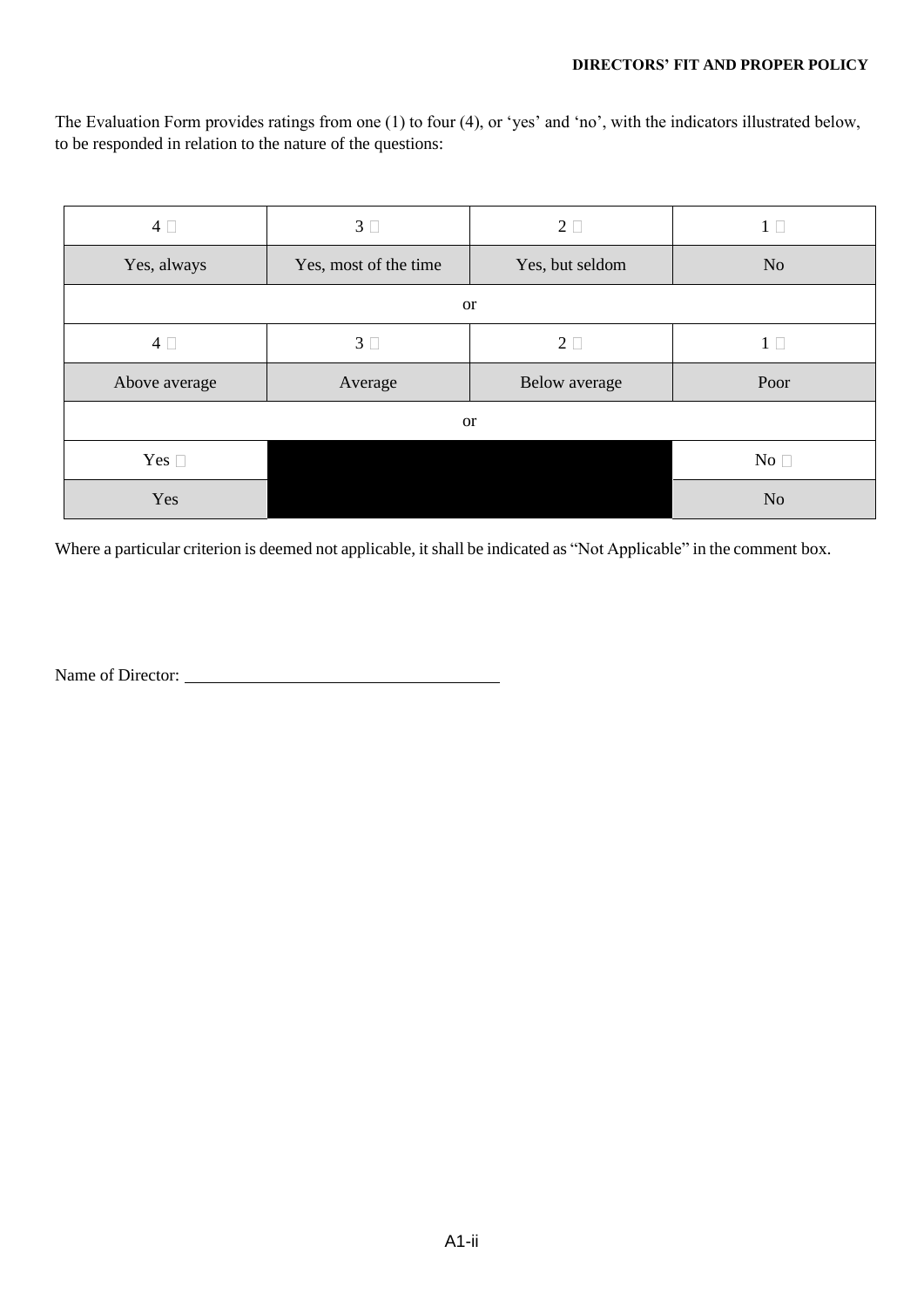#### **DIRECTORS' FIT AND PROPER POLICY**

| Assessment criteria                                                                                                                                                                                                                                                                                                                                            |          |                          |   | <b>Comments</b> |  |  |
|----------------------------------------------------------------------------------------------------------------------------------------------------------------------------------------------------------------------------------------------------------------------------------------------------------------------------------------------------------------|----------|--------------------------|---|-----------------|--|--|
|                                                                                                                                                                                                                                                                                                                                                                | 4        | 3                        | 2 | 1               |  |  |
| <b>Section A: Fit and Proper</b><br>Has not been questioned, of his/her honesty,<br>1.<br>integrity, professional conduct or business ethics/practices<br>which are deceitful, oppressive or improper and<br>investigated on complaints lodged.                                                                                                                | Yes      |                          |   | N <sub>o</sub>  |  |  |
| 2.<br>Has shown willingness to maintain effective<br>internal control systems and risk management practices.                                                                                                                                                                                                                                                   | Yes      |                          |   | No              |  |  |
| 3.<br>Possesses relevant qualification, knowledge,<br>experience and ability to understand the technical<br>requirements, risk and management of the company's<br>business.                                                                                                                                                                                    |          |                          |   |                 |  |  |
| <b>Section B: Contribution and performance</b><br>Probes management to ensure management has<br>4.<br>taken, and suggests management to take into consideration<br>the varying opportunities and risks whilst developing<br>strategic plan (this plan may or may not be in writing as<br>long as minutes of meeting provide a discussion of such<br>strategy). |          |                          |   |                 |  |  |
| 5.<br>Probes management when there are red<br>flags/concerns which could, amongst others, indicate<br>possible non-compliance of regulatory requirements.                                                                                                                                                                                                      |          |                          |   |                 |  |  |
| Provides logical honest opinions on issues<br>6.<br>presented and is not afraid of expressing disagreement on<br>matters during the meeting, if any.                                                                                                                                                                                                           |          |                          |   |                 |  |  |
| Receives feedback from board and/or committee<br>7.<br>and incorporates feedback obtained into decision-making<br>process in an objective manner.                                                                                                                                                                                                              |          |                          |   |                 |  |  |
| 8.<br>Defends<br>through<br>stand<br>constructive<br>own<br>deliberations at board and/or committee meetings, where<br>necessary.                                                                                                                                                                                                                              |          |                          |   |                 |  |  |
| 9.<br>Tackles conflicts and takes part in proposing<br>solutions.                                                                                                                                                                                                                                                                                              |          |                          |   |                 |  |  |
| 10.<br>Offers practical and realistic advice to board and/or<br>committee discussions.                                                                                                                                                                                                                                                                         |          |                          |   |                 |  |  |
| 11.<br>Takes<br>initiative<br>demand for additional<br>to<br>information, where necessary.                                                                                                                                                                                                                                                                     | $\sqcup$ | $\Box$                   |   |                 |  |  |
| Tests quality of information and assumptions.<br>12.                                                                                                                                                                                                                                                                                                           |          |                          |   |                 |  |  |
| 13.<br>Reviews and relates short-term concerns to long-<br>term strategy.                                                                                                                                                                                                                                                                                      |          | $\overline{\phantom{a}}$ |   |                 |  |  |
| 14.<br>Contributes to risk management initiatives.                                                                                                                                                                                                                                                                                                             |          | $\Box$                   |   |                 |  |  |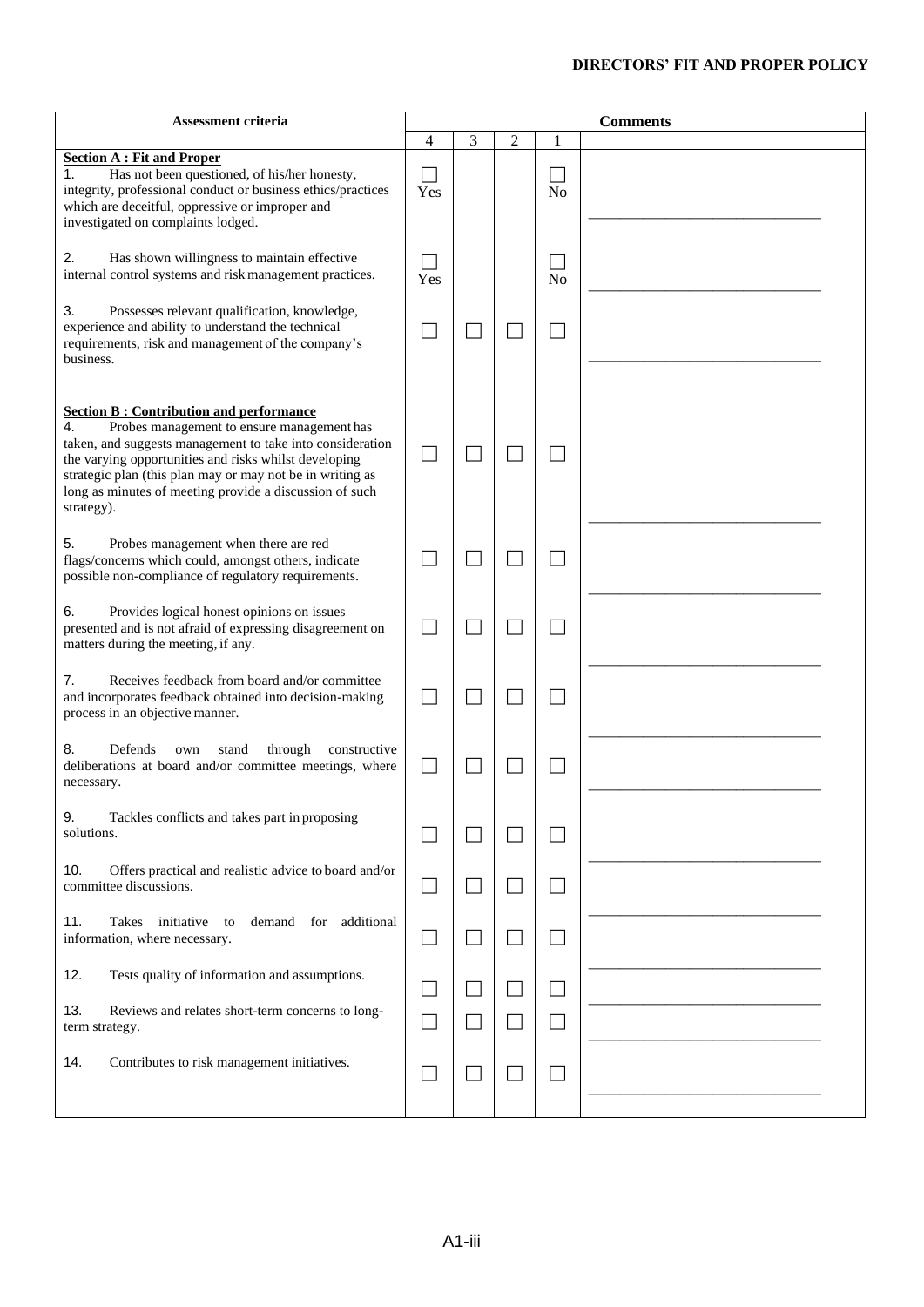#### **DIRECTORS' FIT AND PROPER POLICY**

| Assessment criteria                                                                                                                                                                                   |                | <b>Comments</b>          |                |   |  |
|-------------------------------------------------------------------------------------------------------------------------------------------------------------------------------------------------------|----------------|--------------------------|----------------|---|--|
|                                                                                                                                                                                                       | $\overline{4}$ | 3                        | $\overline{c}$ | 1 |  |
| 15.<br>Contributes personal knowledge and experience<br>into the consideration and development of strategy.                                                                                           |                |                          |                |   |  |
| 16.<br>Facilitates objective-oriented decision-making<br>process.                                                                                                                                     |                |                          |                |   |  |
| 17.<br>Prioritises context of issues to be in line with<br>objectives.                                                                                                                                |                |                          |                |   |  |
| 18.<br>Effectively and proactively follows up on areas of<br>concern.                                                                                                                                 |                |                          |                |   |  |
| 19.<br>Demonstrates willingness to devote time and effort<br>to understand the company, its business and displays<br>readiness to participate in events outside the boardroom<br>such as site visits. |                |                          |                |   |  |
| <b>Section C: Calibre and personality</b>                                                                                                                                                             |                |                          |                |   |  |
| 20.<br>Acts in good faith and with integrity                                                                                                                                                          |                |                          |                |   |  |
| 21.<br>Attends meetings well prepared and adds value to<br>board and/or committee meetings.                                                                                                           |                |                          |                |   |  |
| 22.<br>Works constructively with peers, the company<br>secretary and senior management.                                                                                                               |                |                          |                |   |  |
| 23.<br>Offers insight to matters presented with requisite<br>knowledge and skills, and shares information.                                                                                            |                |                          |                |   |  |
| 24.<br>Encourages others to get things done, is decisive<br>and action-oriented.                                                                                                                      |                |                          |                |   |  |
| 25.<br>Articulates in a non-confrontational and<br>comprehensible manner.                                                                                                                             |                |                          |                |   |  |
| Understands individual roles and responsibilities<br>26.<br>and ensures contribution is contemporary with<br>developments.                                                                            |                |                          |                |   |  |
| 27.<br>Behaviour engenders mutual trust and respect<br>within the Board and with other key officers.                                                                                                  |                | J.                       | $\mathcal{L}$  |   |  |
| 28.<br>Communicates effectively with shareholders.                                                                                                                                                    |                |                          |                |   |  |
| Constructively challenges and contributes to the<br>29.<br>development of strategy.                                                                                                                   |                |                          |                |   |  |
| 30.<br>Scrutinises the performance of management in<br>meeting agreed goals and objectives and monitors                                                                                               |                |                          |                |   |  |
| reporting of performance.                                                                                                                                                                             |                |                          |                |   |  |
| 31.<br>Satisfies himself/herself that financial information<br>is accurate and financial controls and systems of risk<br>management are robust and defensible.                                        |                | $\overline{\phantom{a}}$ |                |   |  |
| <b>Other Comments</b>                                                                                                                                                                                 |                |                          |                |   |  |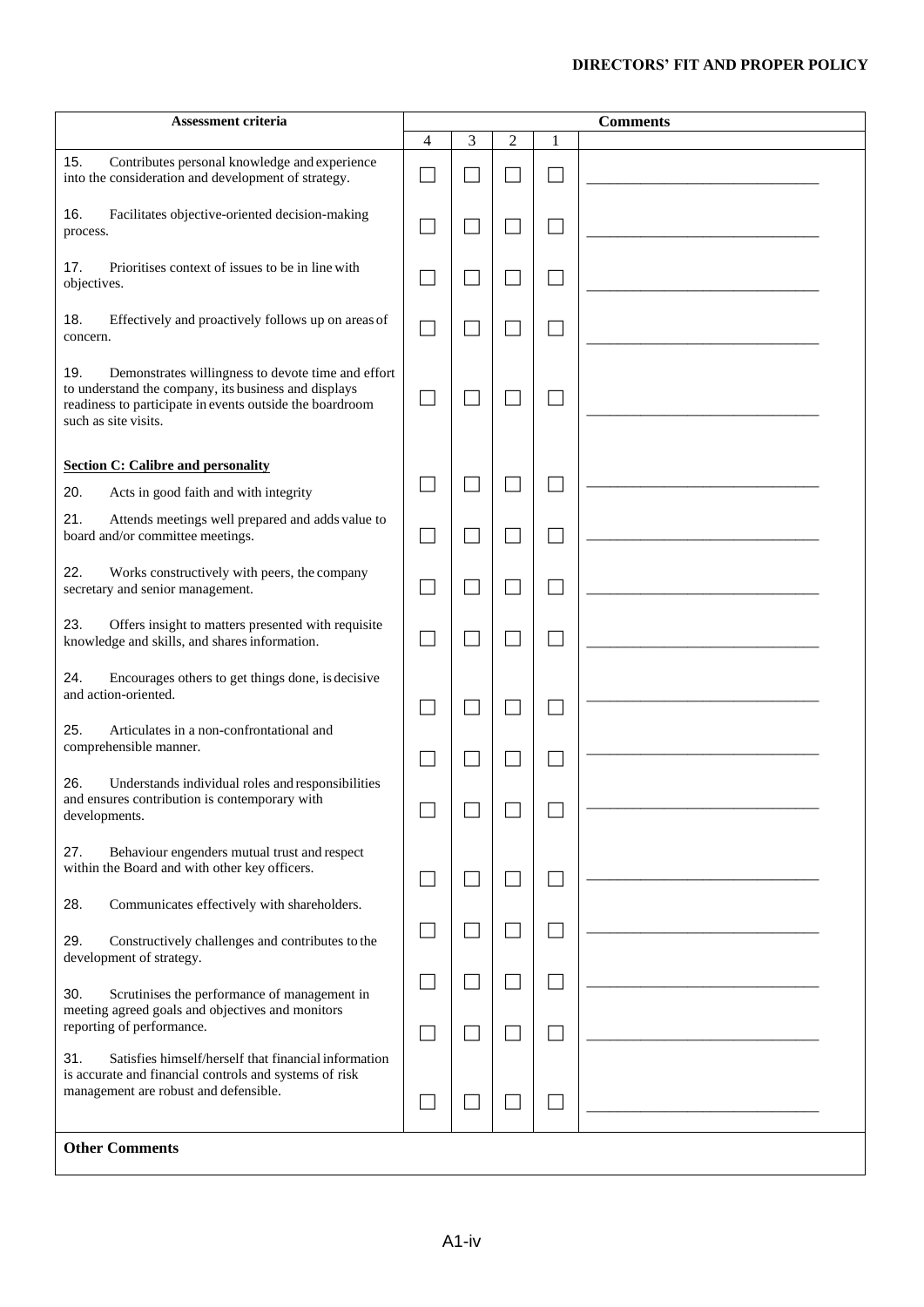#### <span id="page-10-0"></span>**ANNEXURE 2**

Name of Company: HB Global Limited (the "Company" or "HB Global" )

#### **Part A: Personal Details**

| $\overline{1}$ | <b>Full Name</b>                                    |  |
|----------------|-----------------------------------------------------|--|
| $\overline{2}$ | Date of Birth                                       |  |
| 3              | <b>NRIC No / Passport No</b>                        |  |
| 4              | <b>Citizenship</b>                                  |  |
| 5              | <b>Permanent Address</b>                            |  |
| 6.             | Correspondence Address (if different<br>from above) |  |
| 7              | <b>Telephone No</b>                                 |  |
| 8              | <b>Email Address</b>                                |  |

#### **Part B: Education Background and Work Experience**

| N <sub>0</sub> | <b>Questions</b>                                                                               | <b>Answer</b> |
|----------------|------------------------------------------------------------------------------------------------|---------------|
| $\overline{1}$ | <b>Educational Qualification</b>                                                               |               |
|                | (List all chronologically from the latest<br>qualification)                                    |               |
| $\overline{2}$ | <b>Work Experience</b><br>(List all chronologically from the latest<br>experience to the last) |               |
|                | (Please use separate paper if required)                                                        |               |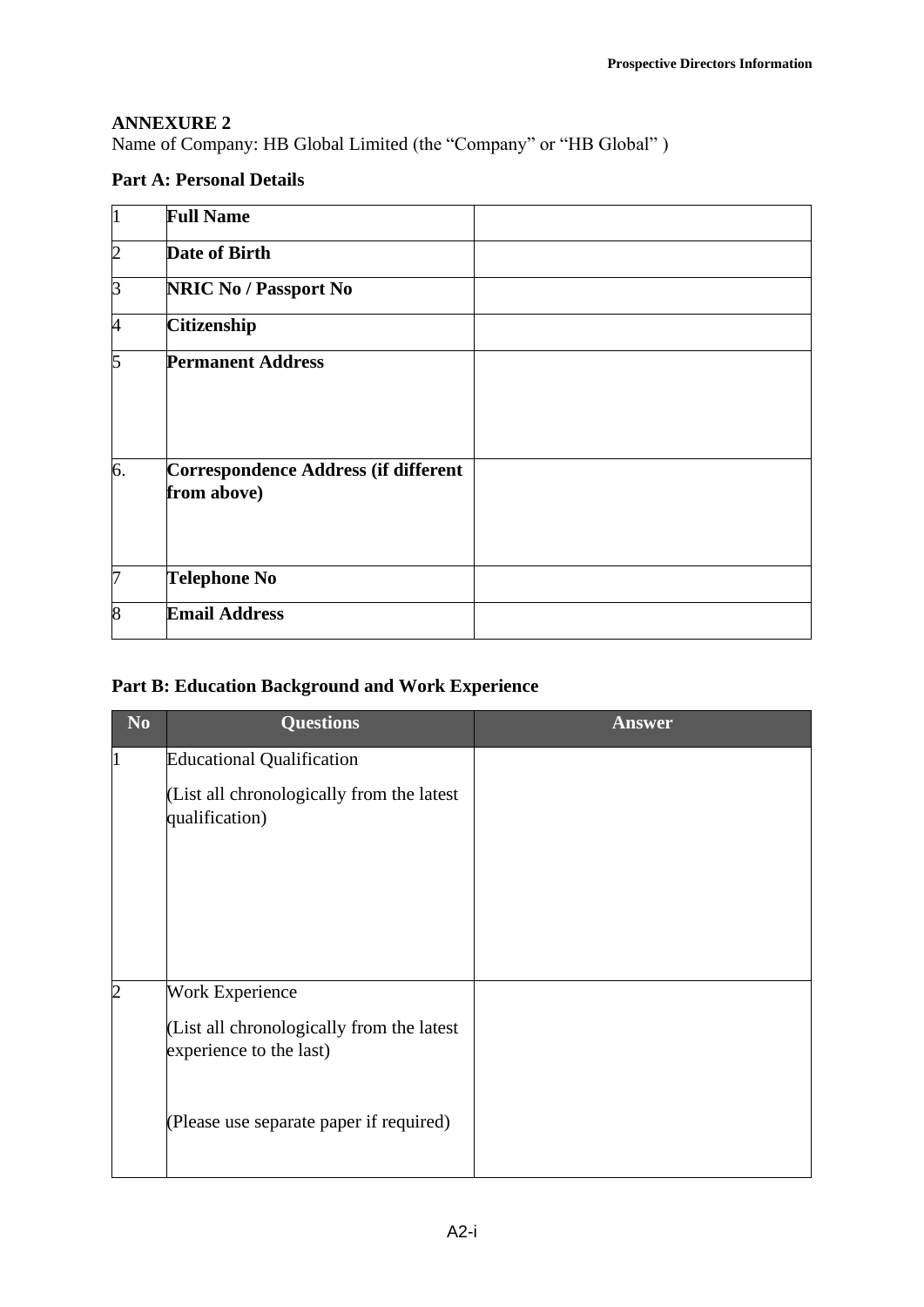| No             | <b>Questions</b>                                              | Answer |
|----------------|---------------------------------------------------------------|--------|
| $\overline{3}$ | What do you consider to be your core<br>area(s) of expertise? |        |
|                |                                                               |        |

#### **Part C: Directorship**

| $ 1\rangle$ | List of Current and Past Directorship   |  |
|-------------|-----------------------------------------|--|
|             | (Please use separate paper if required) |  |
|             |                                         |  |
|             |                                         |  |
|             |                                         |  |
|             |                                         |  |
|             |                                         |  |
|             |                                         |  |
|             |                                         |  |
|             |                                         |  |
|             |                                         |  |
|             |                                         |  |
|             |                                         |  |
|             |                                         |  |
|             |                                         |  |
|             |                                         |  |
|             |                                         |  |
|             |                                         |  |
|             |                                         |  |
|             |                                         |  |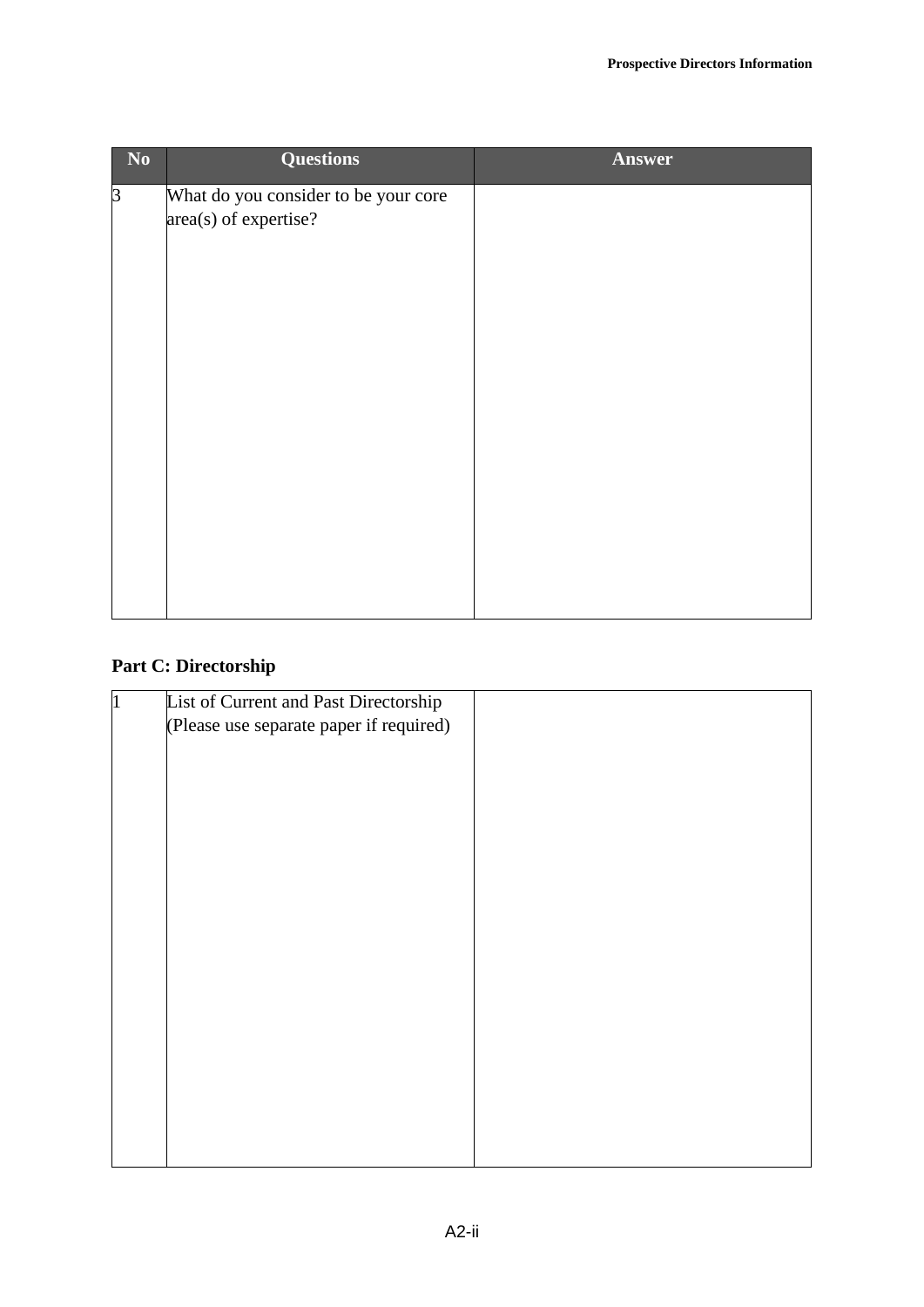#### **Part D: Declaration**

| $\mathbf{N}\mathbf{o}$ | <b>Questions</b>                                                        | Yes                           | $\mathbf{N}\mathbf{o}$ |
|------------------------|-------------------------------------------------------------------------|-------------------------------|------------------------|
| $\vert$ 1              | Do you have any relationship with any<br>Directors in the HB Global?    | If yes, please state details: |                        |
| $\overline{2}$         | Do you have any interest, both direct and<br>indirect in the HB Global? | If yes, please state details: |                        |
| $\overline{3}$         | Do you have any relatives currently<br>working in the HB Global?        | If yes, please state details: |                        |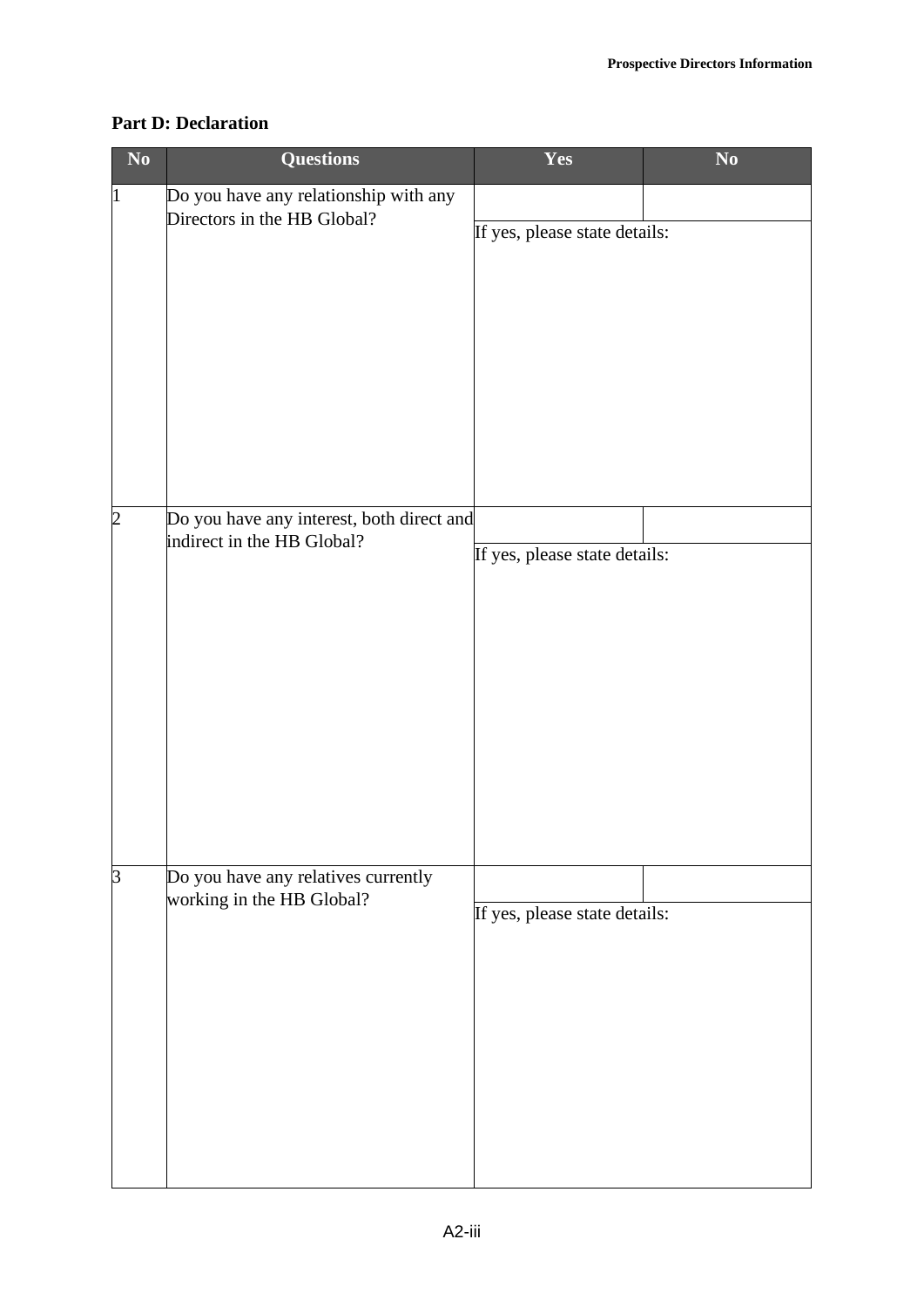| N <sub>o</sub> | Questions                                                                                                                                                                                                                                                                                                                                                                                         | Yes                           | N <sub>o</sub> |
|----------------|---------------------------------------------------------------------------------------------------------------------------------------------------------------------------------------------------------------------------------------------------------------------------------------------------------------------------------------------------------------------------------------------------|-------------------------------|----------------|
| 4              | Have you ever been committed of any<br>commercial and criminal crimes<br>including but not limited to traffic<br>offence under the Laws of Malaysia?                                                                                                                                                                                                                                              | If yes, please state details: |                |
| 5              | Are you currently and/or the company<br>where you are a director been notified of<br>any impending disciplinary or criminal<br>proceedings or of any investigations,<br>which might lead to such proceedings?                                                                                                                                                                                     | If yes, please state details: |                |
| 6              | Have you or the company where you are<br>a director contravene any provision<br>made by or under any written law such<br>as the Anti-Money Laundering, Anti-<br>Terrorism Financing and Proceeds of<br>Unlawful Activities Act 2001, the<br>Malaysian Anti- Corruption Commission<br>Act 2009, the Companies Act 2016,<br>Capital Markets and Services Act 2007<br>and any other applicable laws? | If yes, please state details: |                |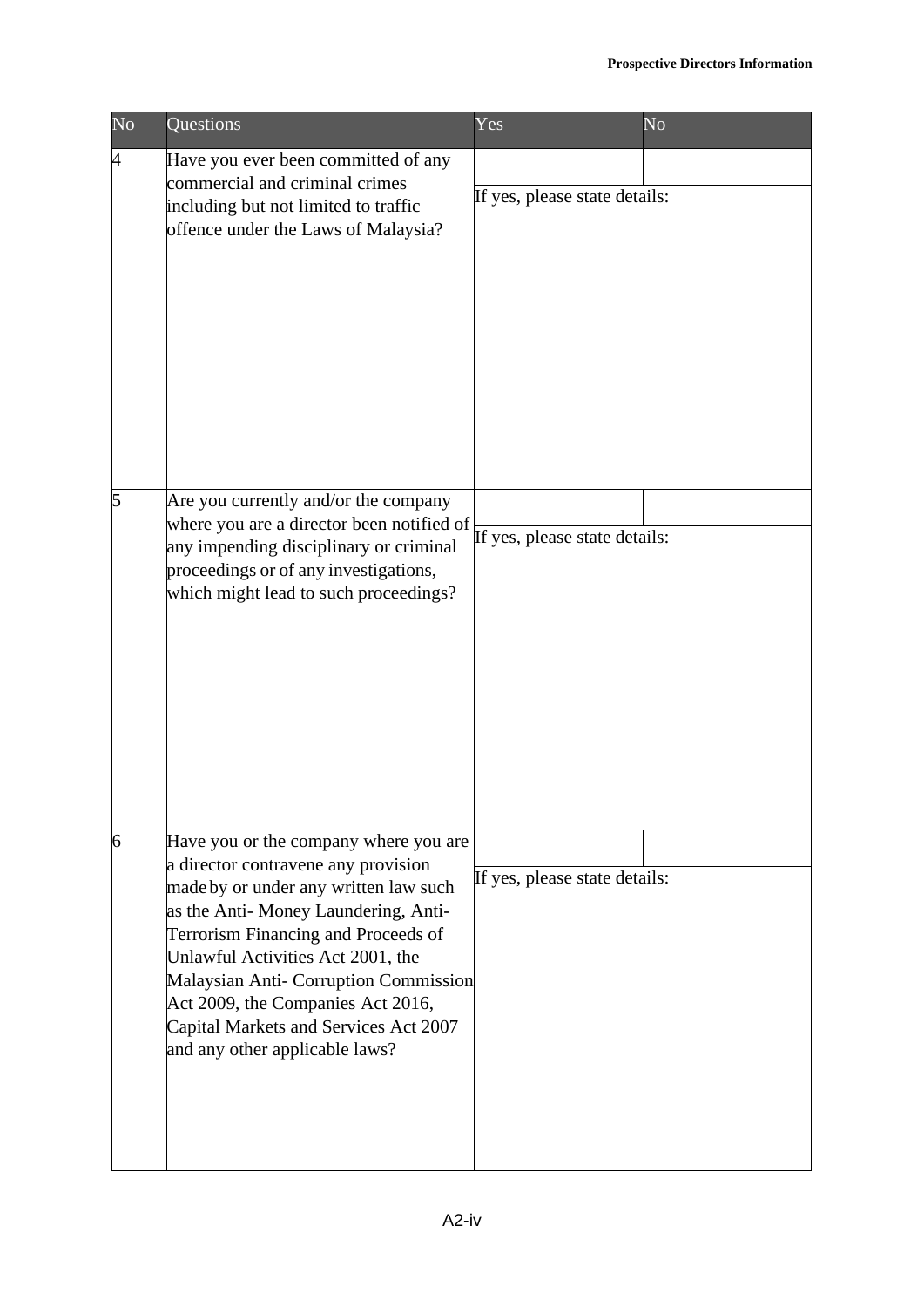| $\mathbf{N}\mathbf{o}$ | <b>Questions</b>                                                                                                                                                                                                       | Yes                                                                                       | $\overline{\text{No}}$ |
|------------------------|------------------------------------------------------------------------------------------------------------------------------------------------------------------------------------------------------------------------|-------------------------------------------------------------------------------------------|------------------------|
| 7                      | Have you or the company where you are<br>a director been reprimanded by the<br>regulators namely, Securities<br>Commission Malaysia and Suruhanjaya<br>Syarikat Malaysia?                                              | If yes, please state details:                                                             |                        |
| 8                      | Have you involved in any business or<br>relationship which could materially pose<br>a conflict of interest or interfere with<br>your judgment when acting as a director<br>which is disadvantageous to the<br>company? | If yes, please state details:                                                             |                        |
| 8                      | Are you currently a bankrupt?                                                                                                                                                                                          | If yes, please state details and steps taken to<br>discharge yourself from the liability: |                        |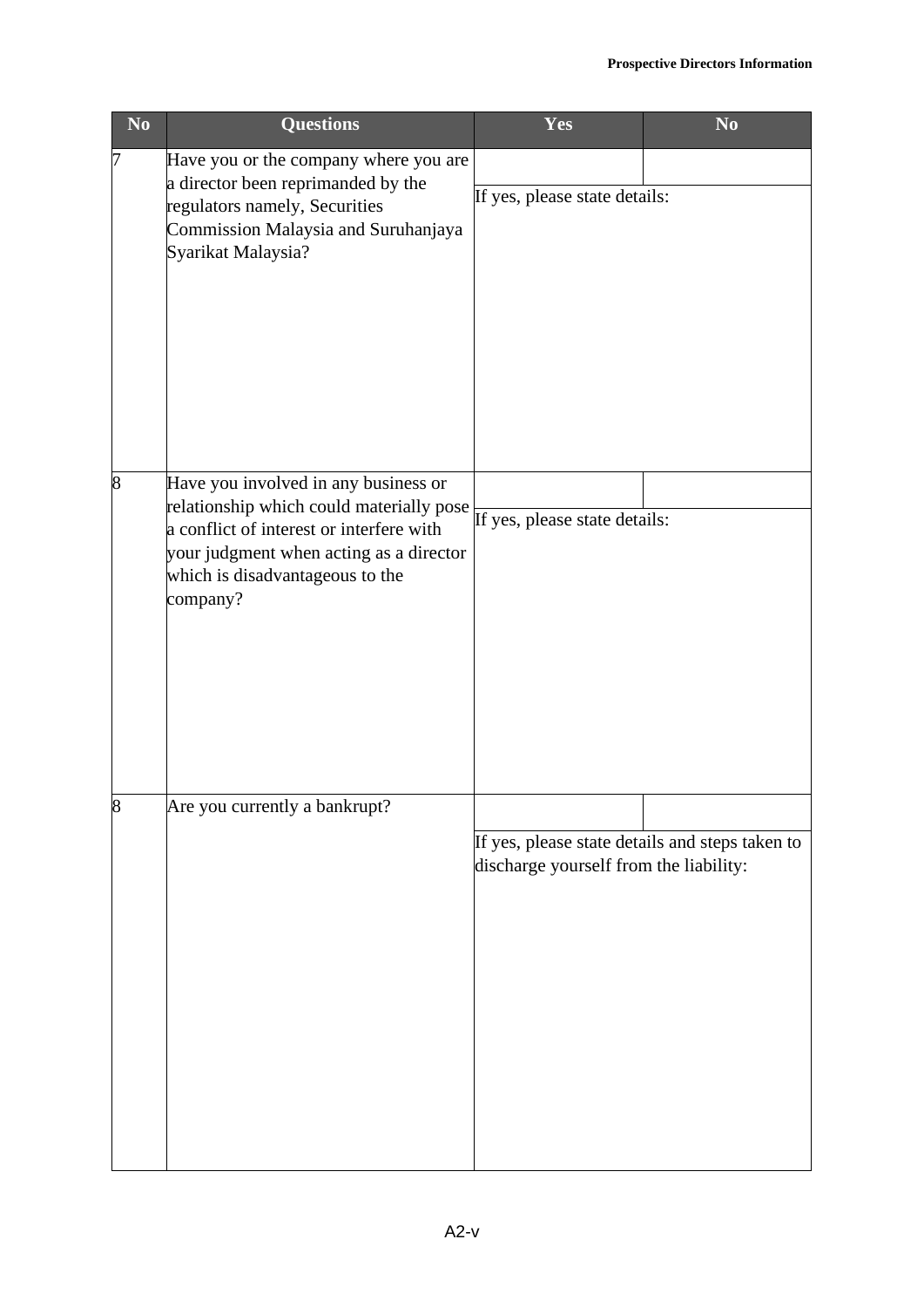| N <sub>0</sub> | <b>Questions</b>                    | Yes                           | $\mathbf{N}\mathbf{0}$ |  |  |
|----------------|-------------------------------------|-------------------------------|------------------------|--|--|
| 9              | Do you hold a post in any political |                               |                        |  |  |
|                | party?                              | If yes, please state details: |                        |  |  |
|                |                                     |                               |                        |  |  |
|                |                                     |                               |                        |  |  |
|                |                                     |                               |                        |  |  |
|                |                                     |                               |                        |  |  |
|                |                                     |                               |                        |  |  |
|                |                                     |                               |                        |  |  |
|                |                                     |                               |                        |  |  |
|                |                                     |                               |                        |  |  |

#### **Part E: OTHERS**

| $\mathbf{N}\mathbf{o}$ | <b>Questions</b>                        | <b>Your Answer</b> |
|------------------------|-----------------------------------------|--------------------|
| $\vert$ 1              | What kind of time commitments do you    |                    |
|                        | now have for your current activities?   |                    |
|                        |                                         |                    |
|                        |                                         |                    |
|                        |                                         |                    |
|                        |                                         |                    |
|                        |                                         |                    |
|                        |                                         |                    |
|                        |                                         |                    |
|                        |                                         |                    |
|                        |                                         |                    |
| $\overline{2}$         | What would your expectations be for the |                    |
|                        | time necessary for HB Global Board?     |                    |
|                        |                                         |                    |
|                        |                                         |                    |
|                        |                                         |                    |
|                        |                                         |                    |
|                        |                                         |                    |
|                        |                                         |                    |
|                        |                                         |                    |
|                        |                                         |                    |
|                        |                                         |                    |
|                        |                                         |                    |
|                        |                                         |                    |
|                        |                                         |                    |